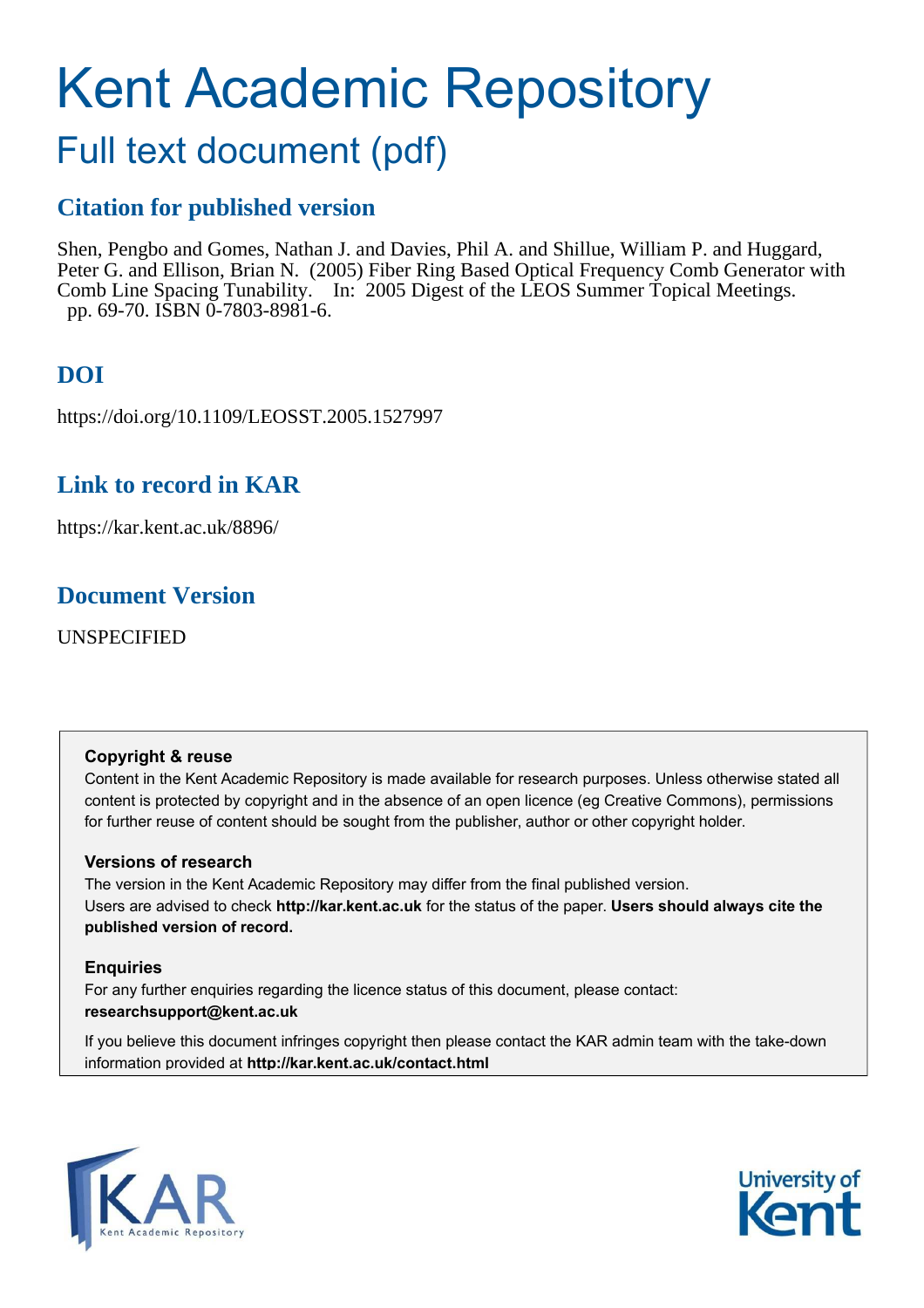#### **FIBER RING BASED OPTICAL FREQUENCY COMB GENERATOR WITH COMB LINE SPACING TUNABILTY**

P. Shen<sup>a</sup>, N. J. Gomes<sup>a</sup>, P. A. Davies<sup>a</sup>, W. P. Shillue<sup>b</sup>, P. G. Huggard<sup>c</sup>, B. N. Ellison<sup>c</sup>

P.shen@kent.ac.uk

<sup>a</sup>Electronics Department, University of Kent, Canterbury, Kent, UK CT2 7NT

<sup>b</sup>National Radio Astronomy Observatory, Campus Bldg 65, 949 N. Cherry Avenue, Tucson, AZ 85721-0655, USA <sup>c</sup>Rutherford Appleton Laboratory, Chilton, Didcot, OX11 0QX, UK

#### **ABSTRACT**

A fiber ring based Optical Frequency Comb Generator with tunability in comb line spacing, fast tuning of 10 MHz per step with speed much better than 0.1 s, and a high coherence is demonstrated.

#### **1. INTRODUCTION**

Optical frequency reference sources with coherent phase relationships are desired in many applications such as high purity millimeter wave generation, radio over fiber communications, phased array antennas, stabilized wavelength division multiplexing techniques and optical signal processing. The optical frequency comb generator (OFCG) is known to produce such coherent comb lines over a wide spectral range with fixed frequency spacing [1,2].

For many applications, an optical comb with a predictable, flat and regular comb profile, and with each of the comb lines in the spectral range of interest having moderate optical power, is required. Furthermore, flexibility in fine and coarse tuning of the optical comb spacing is also important. Fiber ring based OFCGs [3,4,5] can offer both features at the same time; they also utilize low cost telecommunication components which are easily coupled in fiber. In this paper we present such a fiber ring based OFCG which is capable of locking to narrow linewidth reference light sources, and of operating in a stable single mode. An improvement in the configuration also benefits the system by generating a stable central comb line.

#### **2. FIBER RING BASED OFCG CONFIGURATION**

The fiber ring based OFCG was first proposed by Ho and Kahn [3]. Theoretical analysis also illustrated the principle of operation and the spectrum of the optical comb was shown. Pioneering work was carried out by

Seeds' group at UCL, who successfully demonstrated a THz comb span from a fiber ring based OFCG [4].

The operation of the fiber ring based OFCG is based on using a resonant cavity to enhance the phase modulation of the light to help spread the sideband spectrum widely. Due to the multiple passes through the electro-optical modulator (EOM), pulse trains are formed within the cavity and an optical comb is produced as a result. Due to its exceptionally long cavity compared to other types of OFCG, matching the cavity length such that its resonances coincide with both the reference lightwave frequency and the RF reference presents a major challenge. Without this matching, the comb generation will be neither efficient nor stable. The UCL group has adopted a wide linewidth laser source, operating the OFCG in multiple cavity modes to help stabilize the comb; thus, each of the comb lines is composed of several cavity modes. The alternative approach is actively tracking the reference laser frequency drift by adjusting the cavity length [5], keeping the comb in stable single mode operation.



Figure 1. Dual coupler configuration OFCG with a fiber stretcher to stabilize the comb. HVA: High Voltage Amplifier; ISO: Optical Isolator; PZT: Piezoelectric fiber stretcher; PC: Polarization Controller; EDF: Erbium Doped Fiber; LNA: Low Noise Amplifier